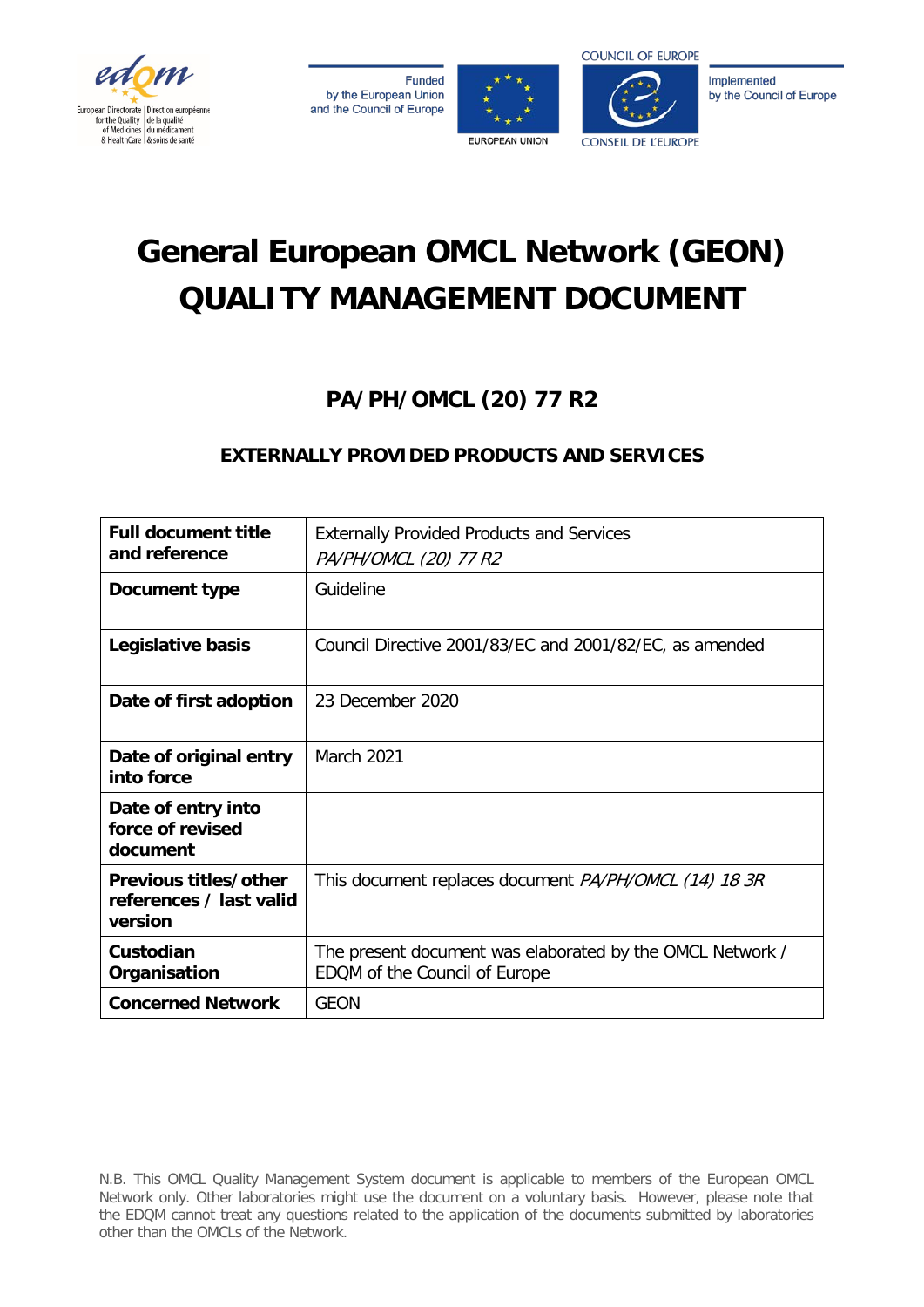#### **EXTERNALLY PROVIDED PRODUCTS AND SERVICES**

#### **GUIDELINE FOR OMCLs**

Note: Mandatory requirements in this guideline and its annexes are defined using the terms "shall" or "must". The use of "should" indicates a recommendation. For these parts of the text other appropriately justified approaches are acceptable. The term "can" indicates a possibility or an example with non-binding character.

#### **1. SCOPE**

This document provides guidance to an Official Medicines Control Laboratory (OMCL) when externally provided products and services affecting laboratory activities are used, with a special focus on the testing services.

The scope covers externally provided products, which can include, for example, measurement standards and equipment, auxiliary equipment, consumable materials and reference materials and externally provided services that can include, for example, testing services, calibration services, facility and equipment services, proficiency testing services and assessment and auditing services.

The document describes how the defining, reviewing and approving of laboratory requirements and evaluation, selection, monitoring and re-evaluation of the external providers should be handled. Concerning the testing services also informing the customer about outsourced work and reporting of test results are covered. For OCABR and the MRP/DCP testing program of the OMCL Network, special provisions concerning outsourcing of testing activities are in place.

Besides this Guideline, the OMCLs shall have a procedure to manage external providers of products and services that affect laboratory activities, including the retention of records.

The core document is complemented with two annexes with examples on qualification of testing service providers and model contract for outsourcing testing services. Annexes have non-binding character.

#### **2. INTRODUCTION**

The OMCL shall ensure that only suitable externally provided products and services that affect laboratory activities are used when such products and services are intended for incorporation into the laboratory's own activities and are used to support the operation of the laboratory.

The assessment of adequacy of resources for testing shall be included in the Management Review.

This review can result in a decision to temporarily or permanently outsource certain testing and/or calibration services. The external service provider can be any laboratory that meets the pre-defined requirements of the OMCL such as another OMCL, a regulatory (government) laboratory, a laboratory at a university or a commercial provider.

The reasons for outsourcing activities can include, for example:

- Special technique/equipment not available in the OMCL (e.g. animal testing for OCABR, NMR)
- Confirmatory testing by a second laboratory
- Work-sharing (e.g. in cases of pandemics)
- Excessive workload
- Lack of qualifications, competency or resources
- Very low number of tests per year

In the specific case of testing, the service providers can be divided into:

- OMCL Network members
- Accredited laboratories outside of the OMCL Network
- Non-accredited laboratories outside of the OMCL Network.

Possible situations regarding outsourcing of testing activities include:

- OMCL-OMCL on a regular, temporary or work-sharing basis
- OMCL-others (a government laboratory, a laboratory in the same organization that is not a member of the OMCL Network, a university laboratory or a commercial provider).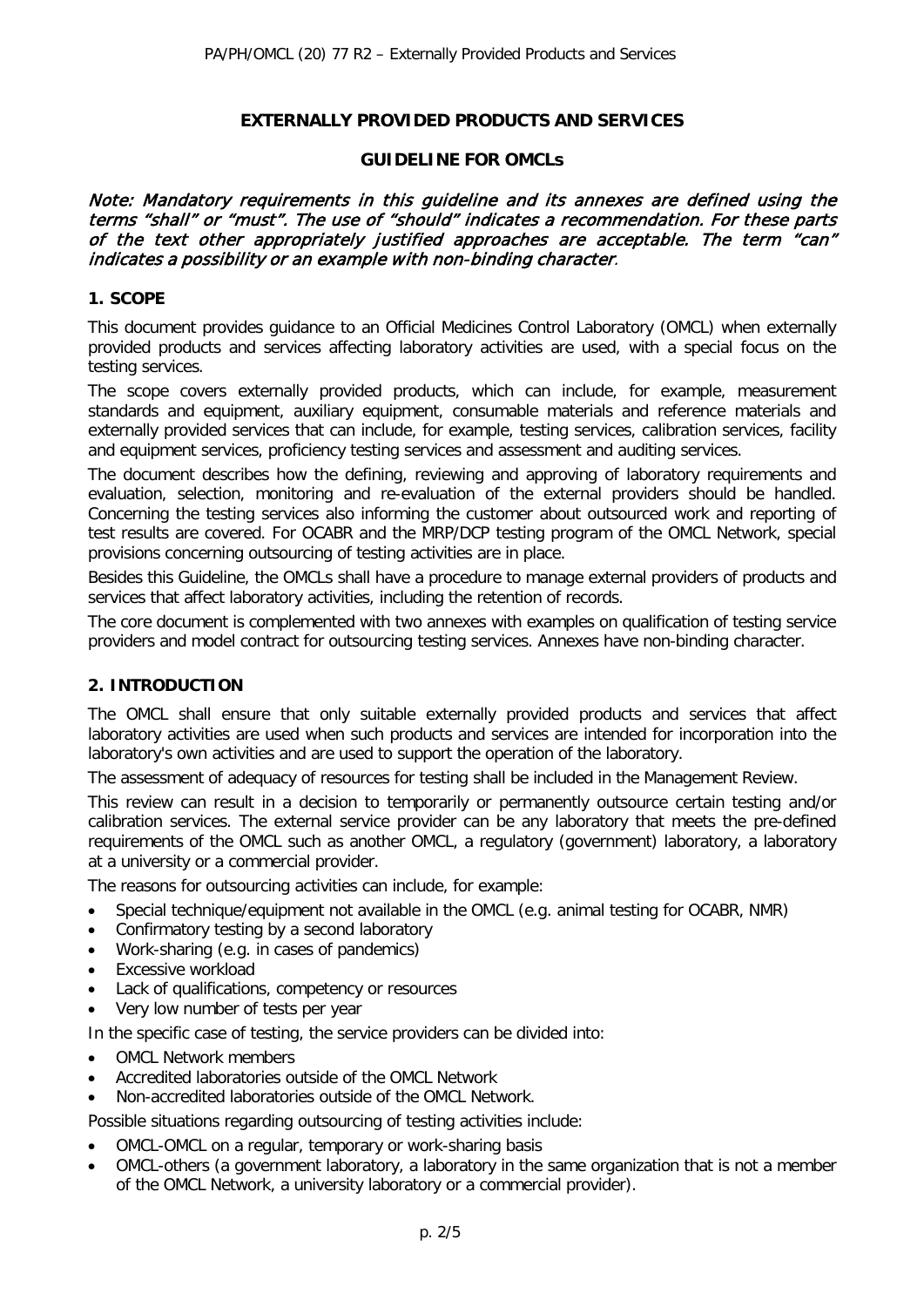In all these situations, evidence of the external providers conformity to the laboratory's requirements and whenever applicable the evidence for compliance with ISO/IEC 17025 shall be in place.

In the case of outsourcing of testing services the OMCL must assume responsibility for the results of external service providers with its customers, provided that the selection of the service provider has been performed by the OMCL.

#### **3. SELECTION OF EXTERNAL PROVIDERS**

The OMCL shall define the requirements for externally provided products and services. For this purpose, the OMCL shall define evaluation criteria for selection of the different types of provided products and services. These pre-defined requirements shall be communicated to the possible providers during the selection phase. The criteria can include, for example:

- Required quality for the intended use,
- Price-performance ratio
- Terms and conditions
- Past experiences with a provider
- Delivery times etc.

Additional criteria can apply to the provider, for example,

- Quality management system of the provider
- Legal requirements etc.

The selection of external providers may not always be based on all steps considering the evaluation of the provider.

In the case the OMCL is part of a larger organization, decisions concerning the selection of external providers may be taken at the upper management level. The OMCL should be involved as far as possible in the selection process. Possible risks with providers, which do not comply with the requirements of the OMCL, shall be part of the risk management.

When external providers are operating in compliance with the relevant ISO Norm or accredited for the specific service requested they are considered competent. For specific products and services, the following standards apply and should be considered by the OMCL:

- For reference material producers the requirements of ISO 17034,
- For the providers of Proficiency Testing Studies (PTS) the requirements of ISO/IEC 17043,
- For the providers of calibration services the requirements of ISO/IEC 17025.

The selection of a suitable provider for an equipment is part of Level I "Selection of instruments and suppliers" in an equipment qualification process (PA/PH/OMCL (08) 73 Qualification of Equipment – Core Document).

In the selection process for providers of testing services the following points should be considered:

- It should include criteria based on technical and any additional requirements, and should include the defined criteria in ANNEX I, "Qualification of Testing Service Provider" PA/PH/OMCL (14) 39 in its current version.
- When outsourcing testing from an OMCL, the OMCL Inventory Database can be a helpful tool to collect information about potential laboratories and their competences.
- The responsibilities listed in the ANNEX II, "Principles of contracting the testing service provider and OMCL Model contract for outsourcing of testing services" PA/PH/OMCL (14) 40 in its current version should also be taken into account.
- The final decision to select a provider of testing services can be based on the information provided of a submitted questionnaire, an audit, witness testing and/or other means used to collect information relevant to test performance. Whichever approach is taken, there must be evidence/records that the laboratory is suitable to provide the expected level of performance, in relation to the other available providers and taking into consideration the criticality of the service.
- After a critical evaluation of the information collected, the OMCL should decide whether the proposed service provider is suitable for the laboratory work.

Approval from customers must be obtained before work is outsourced, whenever applicable. Providing that the Competent Authority is the customer, evidence shall be available that using an external testing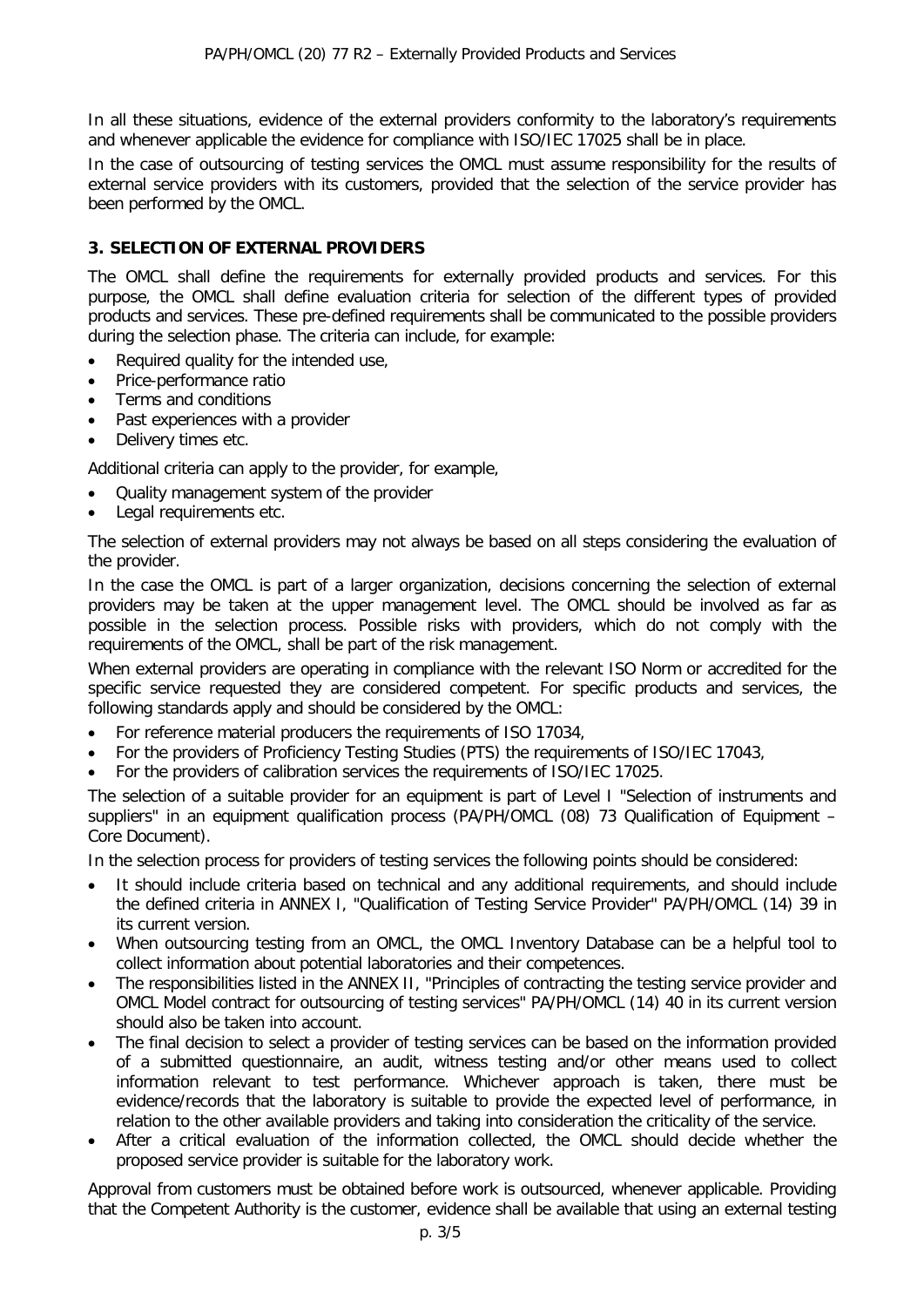service provider was approved or that the OMCL has been mandated to outsource testing without formal approval of their Competent Authority.

#### **Reporting of the results from testing service provider**

On reports issued to customers, the laboratory must clearly indicate if a test was performed by an external testing service provider.

For market surveillance, the Competent Authority is generally considered the customer (e.g. inspectorate of a medicines agency). For OCABR, both the manufacturer and the member state (competent authority) can be considered as clients since although the manufacturer makes the request for testing it is at the demand of the member states who require OCABR. However, according to the provisions related to OCABR, advance approval for using an external service provider by the MAH is generally not required and it is not obligatory to include the information on the OCABR certificates. OMCLs performing OCABR are either Competent Authorities or are mandated by a Competent Authority to carry out batch release, and this should also be taken into account when approving outsourcing of testing.

#### **4. EVALUATION, MONITORING AND RE-EVALUATION OF THE PERFORMANCE OF THE EXTERNAL PROVIDERS**

The OMCL shall define criteria to evaluate and monitor the quality of the products and services and the performance of external providers.

The following criteria can be applied for evaluation and monitoring the performance of an external provider:

- Quality of products or services
- **Timeliness**
- Conformity of supply in relation to orders
- Customer friendliness
- Price policy
- **Goodwill**
- Terms and conditions etc.

Evaluation and monitoring of the products and services and their providers are permanent activities as every delivery is evaluated, at least in relation to its conformity to the order.

Outsourced work should be reviewed by the contracting OMCL after receipt of each report and in light of the documented evidence of the outsourcing and the service outcome.

The OMCL should define products and services and providers of products and/or service for which the monitoring is performed more thoroughly or for which periodic re-qualifications are necessary. They can include:

- Providers of critical services (e.g. calibration services; suppliers of reference standards)
- New providers
- Providers with a history of non-conforming supply
- Providers of testing services

The OMCL should not place an order to a provider that has been identified as non-satisfactory by previous evaluations. The OMCL should try to organize a specific arrangement in order to solve the issues so that the quality of the planned services is at required level or, if this is not possible, to find another provider. The qualification of an accredited provider of testing / calibration services, PTS or reference materials is valid as long as the corresponding accreditation certificate is valid. That means, for example, that a provider of calibration services must be re-qualified, if the date of "valid until" on the certificate is expired.

The OMCL shall address the consequences when problems with a provider of products or services occur and shall take appropriate actions to control and correct the non-conformities. Complaints in relation with the performance of providers of products and services shall be included as information during the management review.